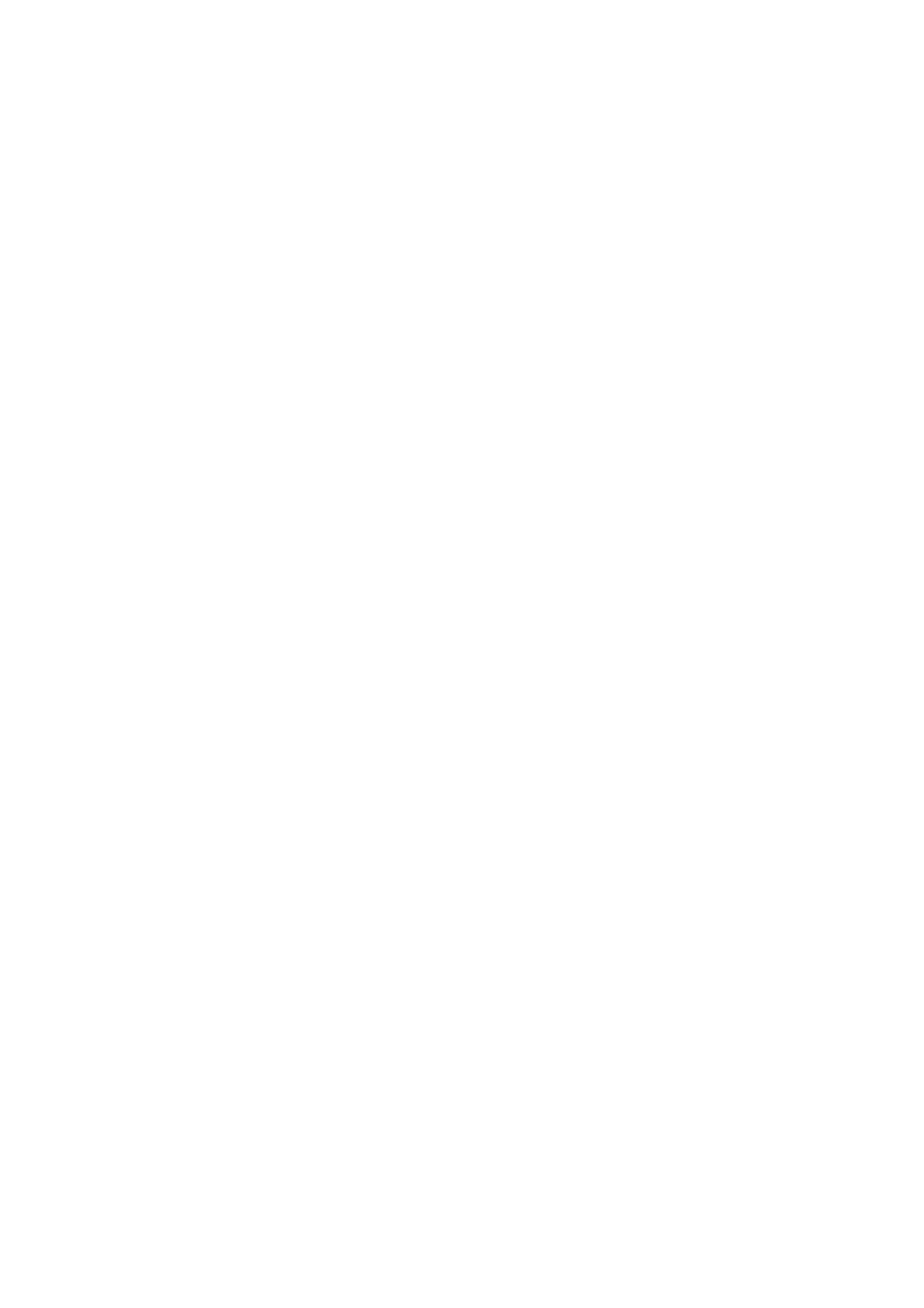*I certify that this public bill, which originated in the Legislative Assembly, has finally passed the Legislative Council and the Legislative Assembly of New South Wales.*

> *Clerk of the Legislative Assembly. Legislative Assembly, Sydney, , 2009*



New South Wales

# **Criminal Procedure Amendment (Case Management) Bill 2009**

Act No , 2009

An Act to amend the *Criminal Procedure Act 1986* in relation to case management of criminal trials; and for other purposes.

*I have examined this bill and find it to correspond in all respects with the bill as finally passed by both Houses.*

*Assistant Speaker of the Legislative Assembly.*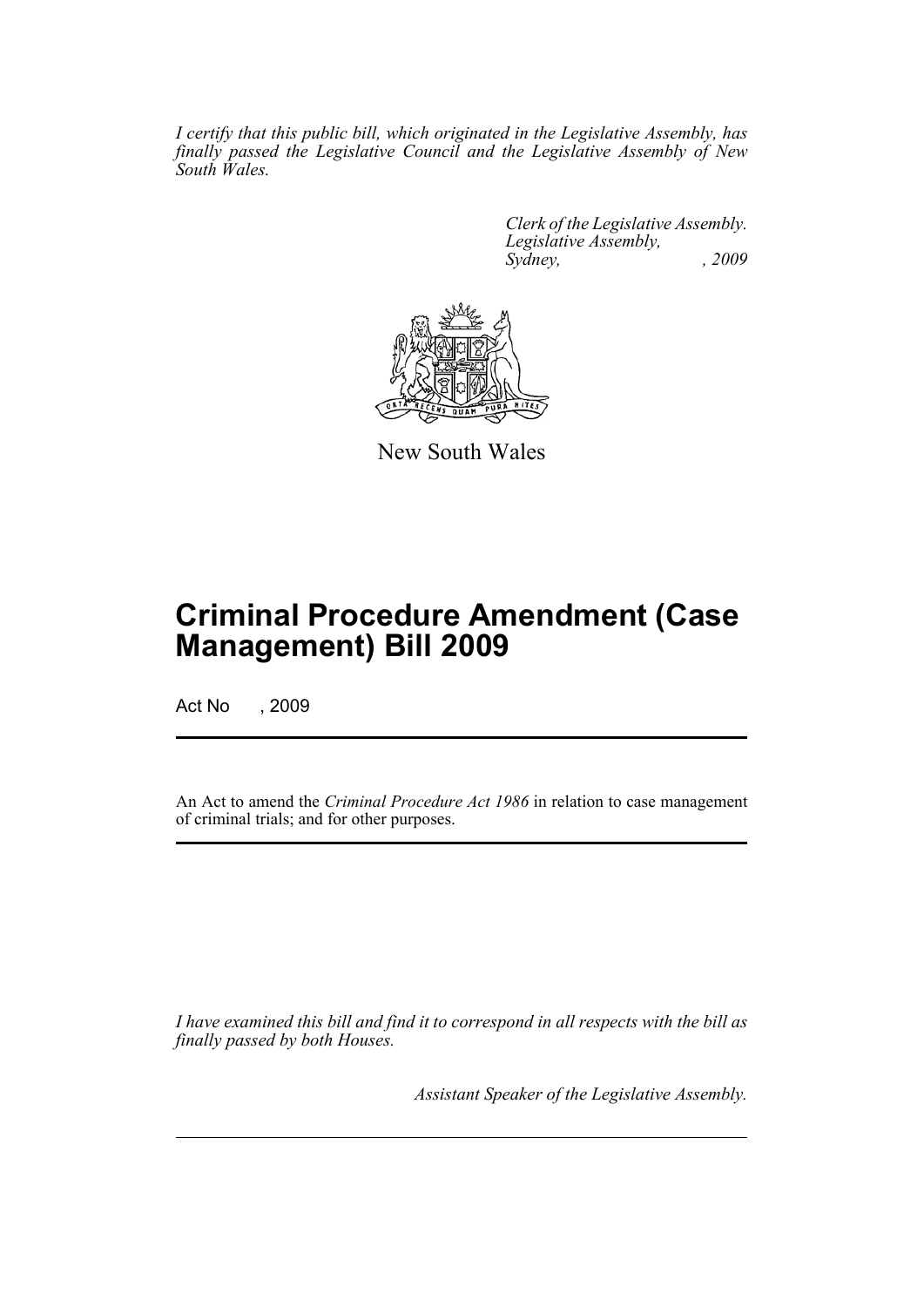## <span id="page-3-0"></span>**The Legislature of New South Wales enacts:**

## **1 Name of Act**

This Act is the *Criminal Procedure Amendment (Case Management) Act 2009*.

## <span id="page-3-1"></span>**2 Commencement**

This Act commences on a day or days to be appointed by proclamation.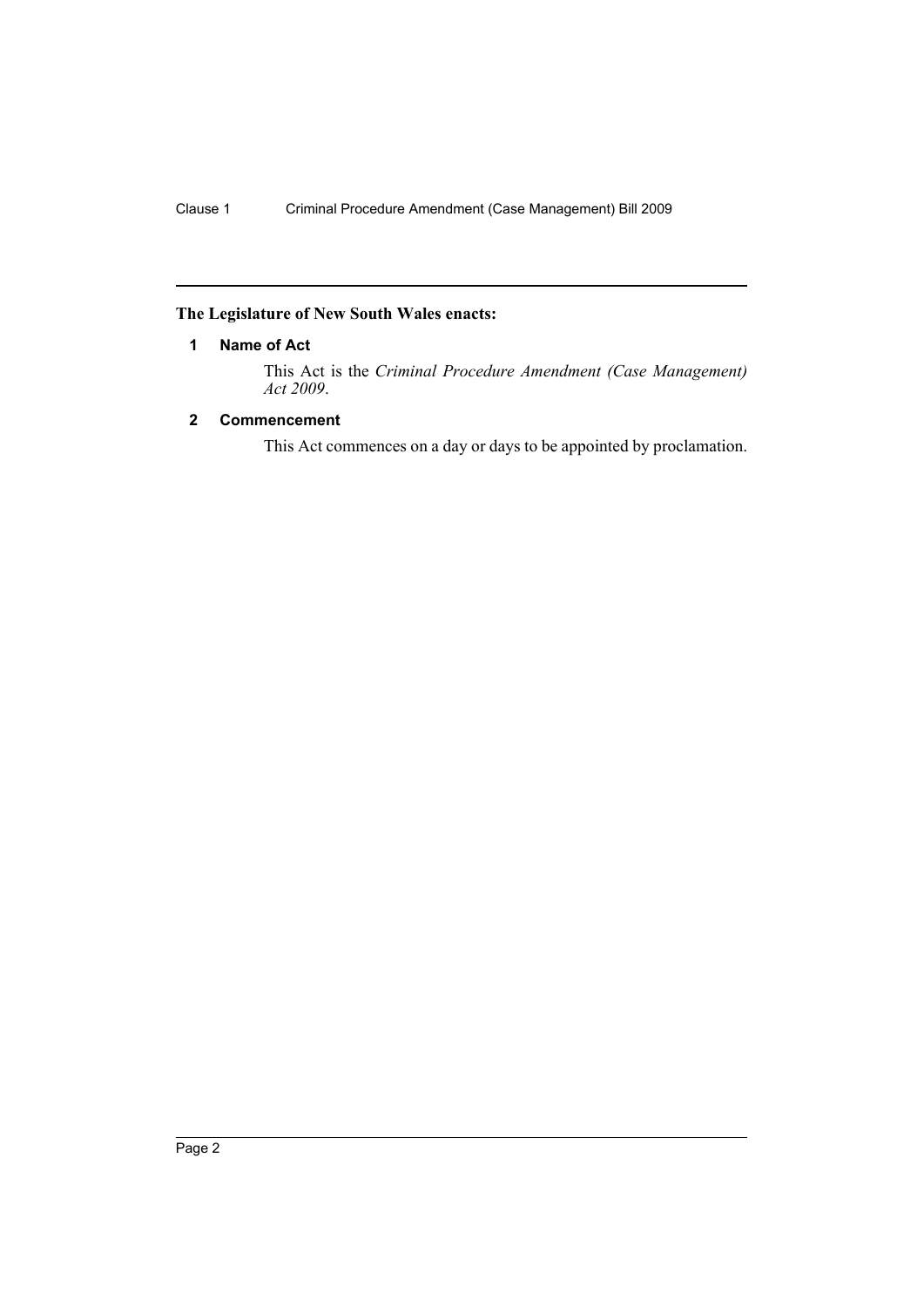Amendment of Criminal Procedure Act 1986 No 209

## <span id="page-4-0"></span>**Schedule 1 Amendment of Criminal Procedure Act 1986 No 209**

## **[1] Section 3 Definitions**

Insert in alphabetical order in section 3 (1):

*trial Judge* means the Judge before whom trial proceedings, following empanelment of a jury in proceedings on indictment, are heard.

## **[2] Section 3 (4)**

Insert after section 3 (3):

(4) In this Act, a reference to the *empanelment of a jury* is, in the case of a trial by a Judge alone, taken to be a reference to the point in time when the Judge first assumes the role of the tribunal of fact.

## **[3] Section 130A**

Omit the section. Insert instead:

### **130A Pre-trial orders and orders made during trial bind trial Judge**

- (1) A pre-trial order made by a Judge in proceedings on indictment is binding on the trial Judge in those proceedings unless, in the opinion of the trial Judge, it would not be in the interests of justice for the order to be binding.
- (2) If, on an appeal against a conviction for an offence in proceedings on indictment, a new trial is ordered, a pre-trial order made by a Judge, or an order made by the trial Judge, in relation to the proceedings from which the conviction arose is binding on the trial Judge hearing the fresh trial proceedings unless:
	- (a) in the opinion of the trial Judge hearing the fresh trial proceedings, it would not be in the interests of justice for that order to be binding, or
	- (b) that order is inconsistent with an order made on appeal.
- (3) If proceedings on indictment before a trial Judge are discontinued for any reason, a pre-trial order made by a Judge, or an order made by the trial Judge, in relation to those proceedings is binding on a trial Judge hearing any subsequent trial proceedings relating to the same offence as the discontinued proceedings unless, in the opinion of the trial Judge hearing the subsequent trial proceedings, it would not be in the interests of justice for the order to be binding.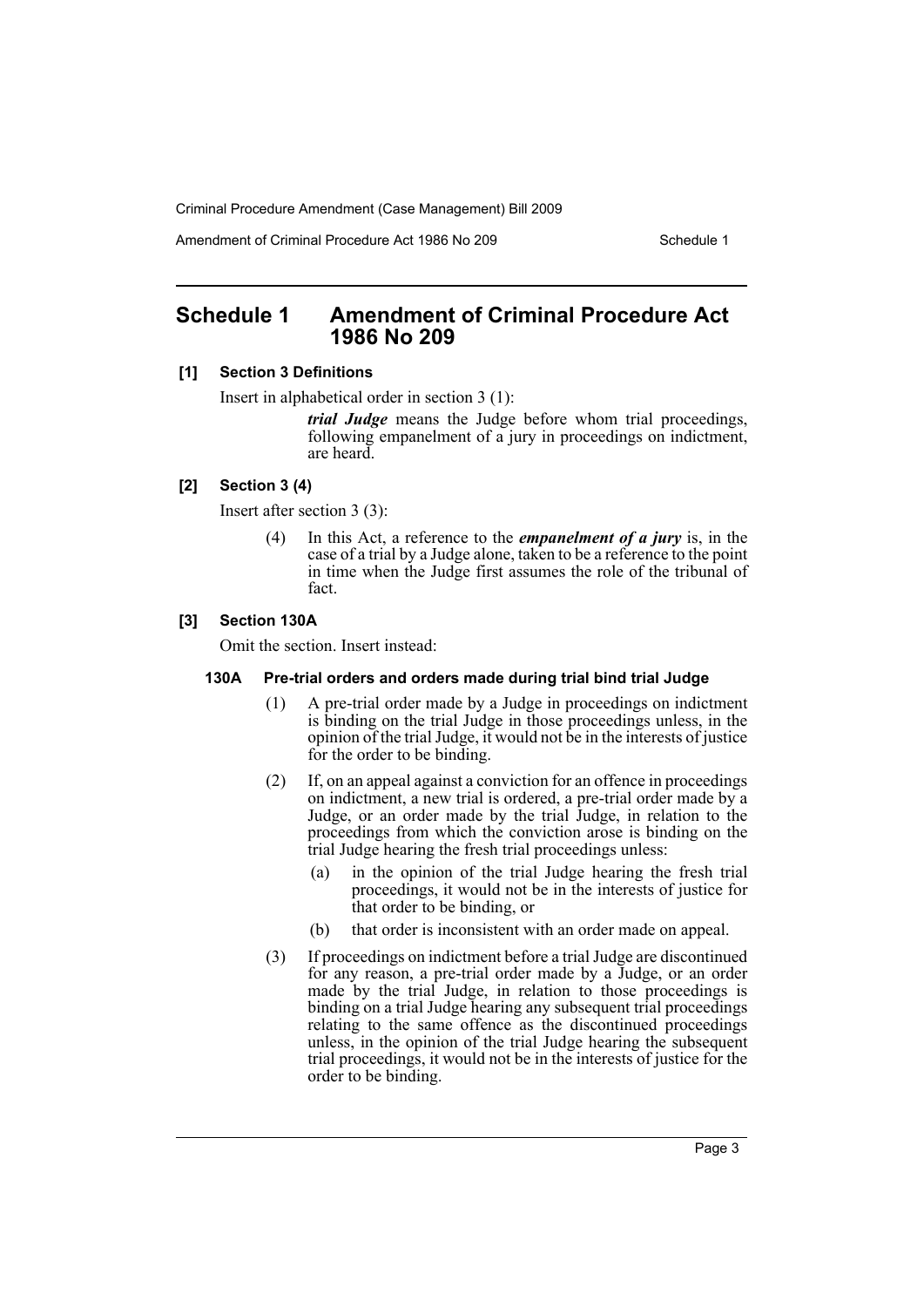Schedule 1 Amendment of Criminal Procedure Act 1986 No 209

(4) In this section, *pre-trial order* means any order made after the indictment is first presented but before the empanelment of a jury for a trial.

## **[4] Chapter 3, Part 3, Division 3**

Omit the Division. Insert instead:

## **Division 3 Case management provisions and other provisions to reduce delays in proceedings**

#### **134 Purpose**

- (1) The purpose of this Division is to reduce delays in proceedings on indictment by:
	- (a) requiring certain pre-trial disclosure by the prosecution and the defence, and
	- (b) enabling the court to undertake case management where suitable in those proceedings, whether on its own motion or on application by a party to the proceedings.
- (2) Case management measures that are available to the court under this Division include the ordering of pre-trial hearings, pre-trial conferences and further pre-trial disclosure. The court has a discretion in determining which (if any) of those measures are suitable in the proceedings concerned.

## **135 Definitions**

(1) In this Division:

*court* means the Supreme Court or District Court.

*pre-trial conference* means a conference held under section 140.

*pre-trial hearing* means a hearing held under section 139.

(2) In this Division, a reference to the *accused person* is to be read as including a reference to the Australian legal practitioner representing the accused person.

## **136 Directions for conduct of proceedings**

At the first mention of proceedings in the court before which the trial is proposed to be heard, the presiding Judge is to give directions with respect to the future conduct of the trial, including a direction as to the time by which notice of the prosecution case is to be given under section 137 and notice of the defence response is to be given under section 138.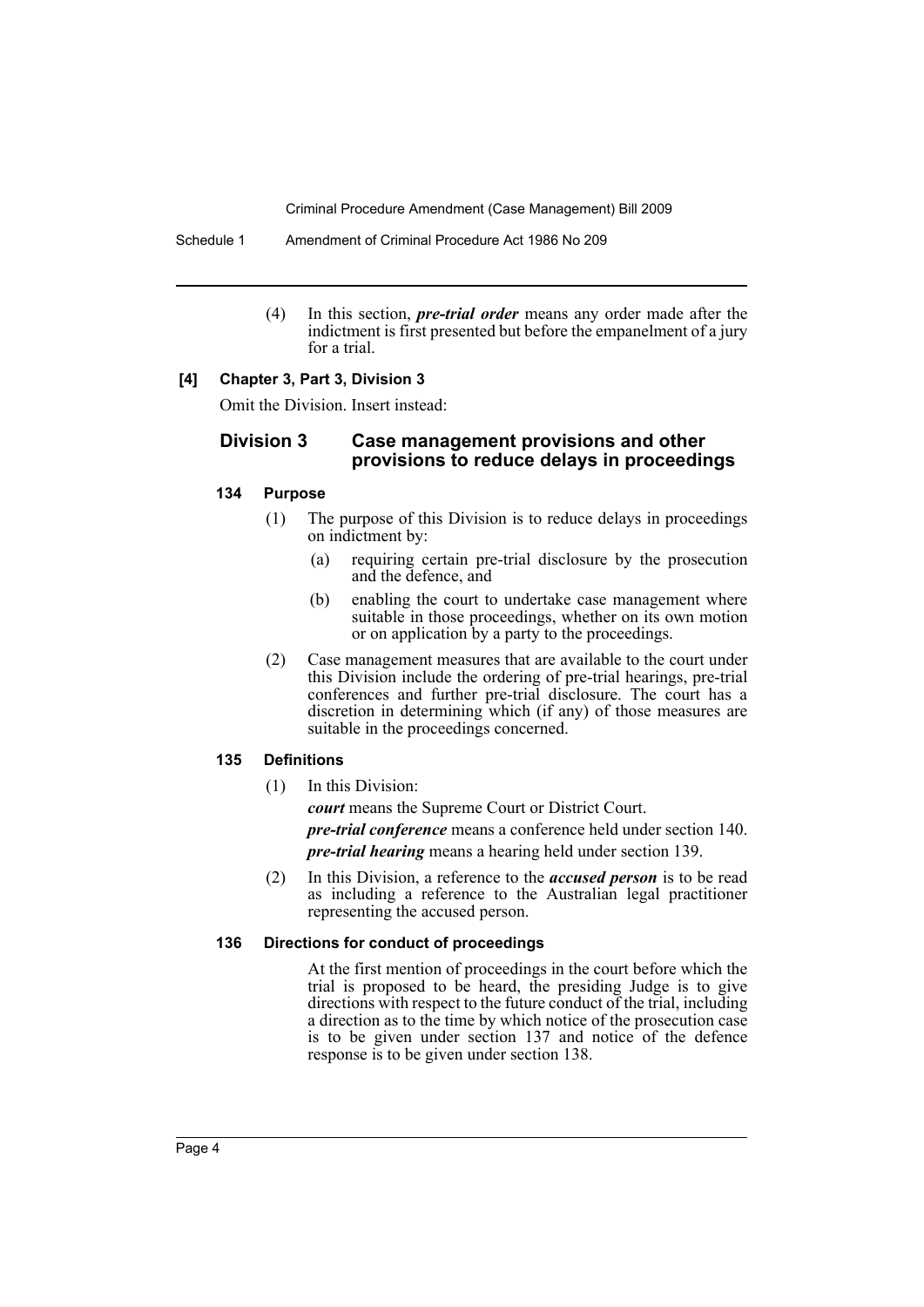Amendment of Criminal Procedure Act 1986 No 209

#### **137 Notice of prosecution case to be given to accused person**

- (1) The prosecutor is to give to the accused person notice of the prosecution case that includes the following:
	- (a) a copy of the indictment,
	- (b) a statement of facts,
	- (c) a copy of a statement of each witness whose evidence the prosecutor proposes to adduce at the trial,
	- (d) a copy of each document, evidence of the contents of which the prosecutor proposes to adduce at the trial,
	- (e) if the prosecutor proposes to adduce evidence at the trial in the form of a summary, a copy of the summary or, where the summary has not yet been prepared, an outline of the summary,
	- (f) a copy of any exhibit that the prosecutor proposes to adduce at the trial,
	- (g) a copy of any chart or explanatory material that the prosecutor proposes to adduce at the trial,
	- (h) if any expert witness is proposed to be called at the trial by the prosecutor, a copy of each report by the witness that is relevant to the case,
	- (i) a copy of any information, document or other thing provided by police officers to the prosecutor, or otherwise in the possession of the prosecutor, that may reasonably be regarded as relevant to the prosecution case or the defence case, and that has not otherwise been disclosed to the accused person,
	- (j) a list identifying:
		- (i) any information, document or other thing of which the prosecutor is aware and that would reasonably be regarded as being of relevance to the case but that is not in the prosecutor's possession and is not in the accused person's possession, and
		- (ii) the place at which the prosecutor believes the information, document or other thing is situated,
	- (k) a copy of any information in the possession of the prosecutor that is relevant to the reliability or credibility of a prosecution witness.
- (2) The regulations may make provision for or with respect to the form and content of a statement of facts for the purposes of subsection  $(1)$  (b).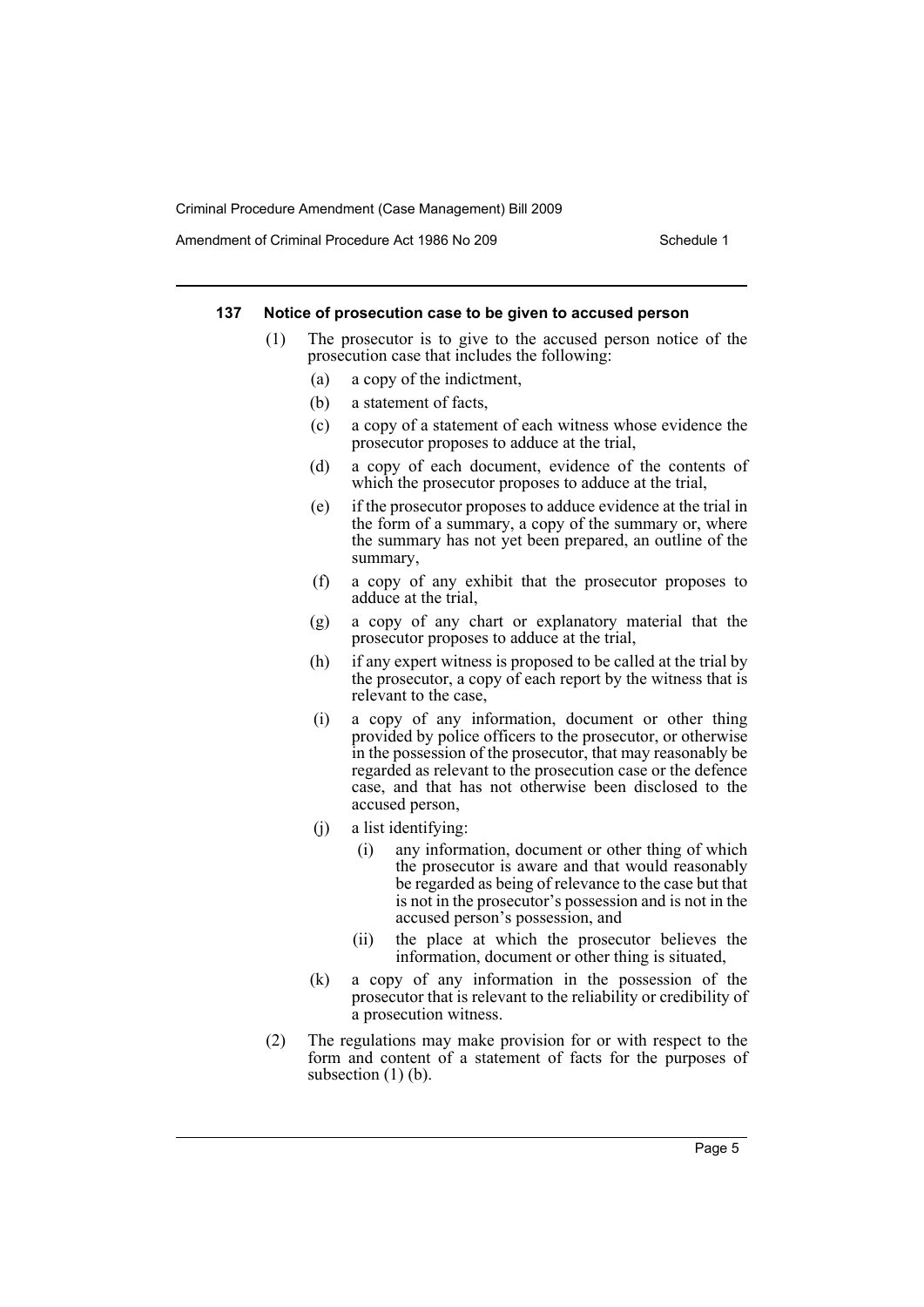Schedule 1 Amendment of Criminal Procedure Act 1986 No 209

#### **138 Notice of defence response to be given to prosecutor**

The accused person is to give the prosecutor notice of the defence response that includes the following:

- (a) the name of any Australian legal practitioner proposed to appear on behalf of the accused person at the trial,
- (b) notice of any consent that the accused person proposes to give at the trial under section 190 of the *Evidence Act 1995* in relation to each of the following:
	- (i) a statement of a witness that the prosecutor proposes to adduce at the trial,
	- (ii) a summary of evidence that the prosecutor proposes to adduce at the trial,
- (c) a statement as to whether or not the accused person intends to give any notice under section 150 (Notice of alibi),
- (d) a statement as to whether or not the accused person intends to give any notice under section 151 (Notice of intention to adduce evidence of substantial mental impairment).

## **139 Pre-trial hearings**

- (1) At the first mention of proceedings in the court before which the trial is proposed to be heard or at any other time, the court may order the prosecutor and the accused person to attend one or more pre-trial hearings before the court so long as the time appointed for any such hearing occurs after the indictment has been presented or filed.
- (2) During a pre-trial hearing, the court may make such orders, determinations or findings, or give such directions or rulings, as it thinks appropriate for the efficient management and conduct of the trial.
- (3) Without limiting subsection (2), the court may take any or all of the following action under that subsection:
	- (a) hear and determine an objection to the indictment,
	- (b) order the holding of a pre-trial conference under section 140,
	- (c) order pre-trial disclosure by the prosecutor or the accused person under section 141,
	- (d) give a direction under section 145 (3),
	- (e) give a ruling or make a finding under section 192A of the *Evidence Act 1995* as if the trial had commenced,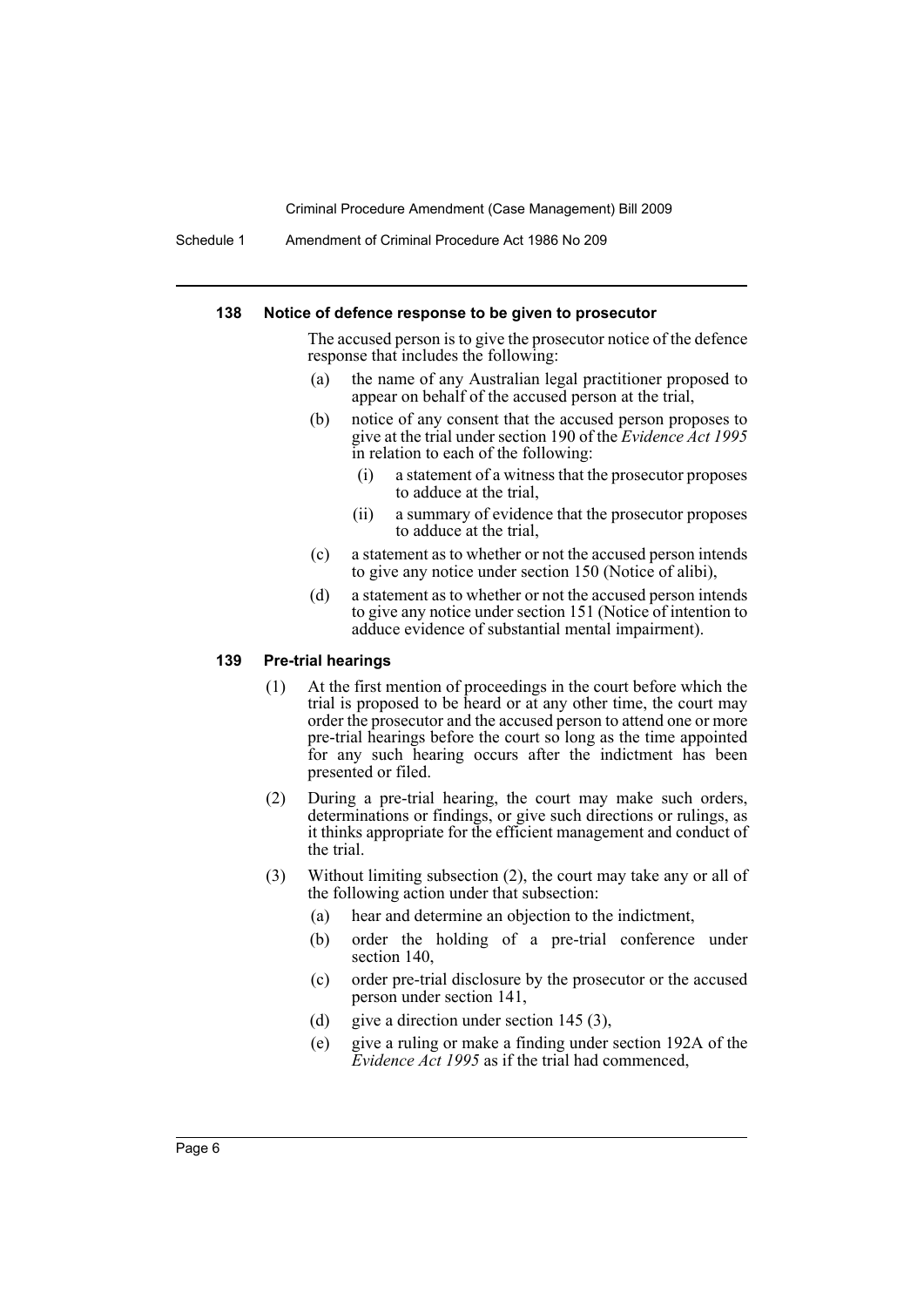Amendment of Criminal Procedure Act 1986 No 209

- (f) hear and determine a submission that the case should not proceed to trial,
- (g) give a ruling on any question of law that might arise at the trial.
- (4) Despite any other provision of this Act, the court may make any order, determination or finding, or give any ruling, under this section on application by a party to the proceedings or on the court's own initiative.
- (5) Any order, determination or finding made, or ruling given, by the court under this section is binding on the trial Judge in the proceedings unless, in the opinion of the trial Judge, it would not be in the interests of justice for the order, determination, finding or ruling to be binding.
- (6) Except with the leave of the court, a party to proceedings may not raise a matter referred to in subsection  $(3)$   $(a)$  or  $(e)$  at trial if a pre-trial hearing was held in the proceedings and the matter was not raised at the pre-trial hearing.
- (7) Leave is not to be granted under subsection (6) unless the court is of the opinion that it would be contrary to the interests of justice to refuse leave to raise the matter concerned.

#### **140 Pre-trial conferences**

- (1) At the first mention of proceedings in the court before which the trial is proposed to be heard or at any other time, the court may order that a pre-trial conference is to be held so long as the time appointed for any such conference occurs after the indictment has been presented or filed.
- (2) The court may order the holding of a pre-trial conference under this section on application of any party or on the court's own initiative.
- (3) The court may make such an order only if the accused person will be represented by an Australian legal practitioner at the pre-trial conference.
- (4) The purpose of the pre-trial conference is to determine whether the accused person and the prosecutor are able to reach agreement regarding the evidence to be admitted at the trial.
- (5) The following persons must be present during the pre-trial conference:
	- (a) the prosecutor,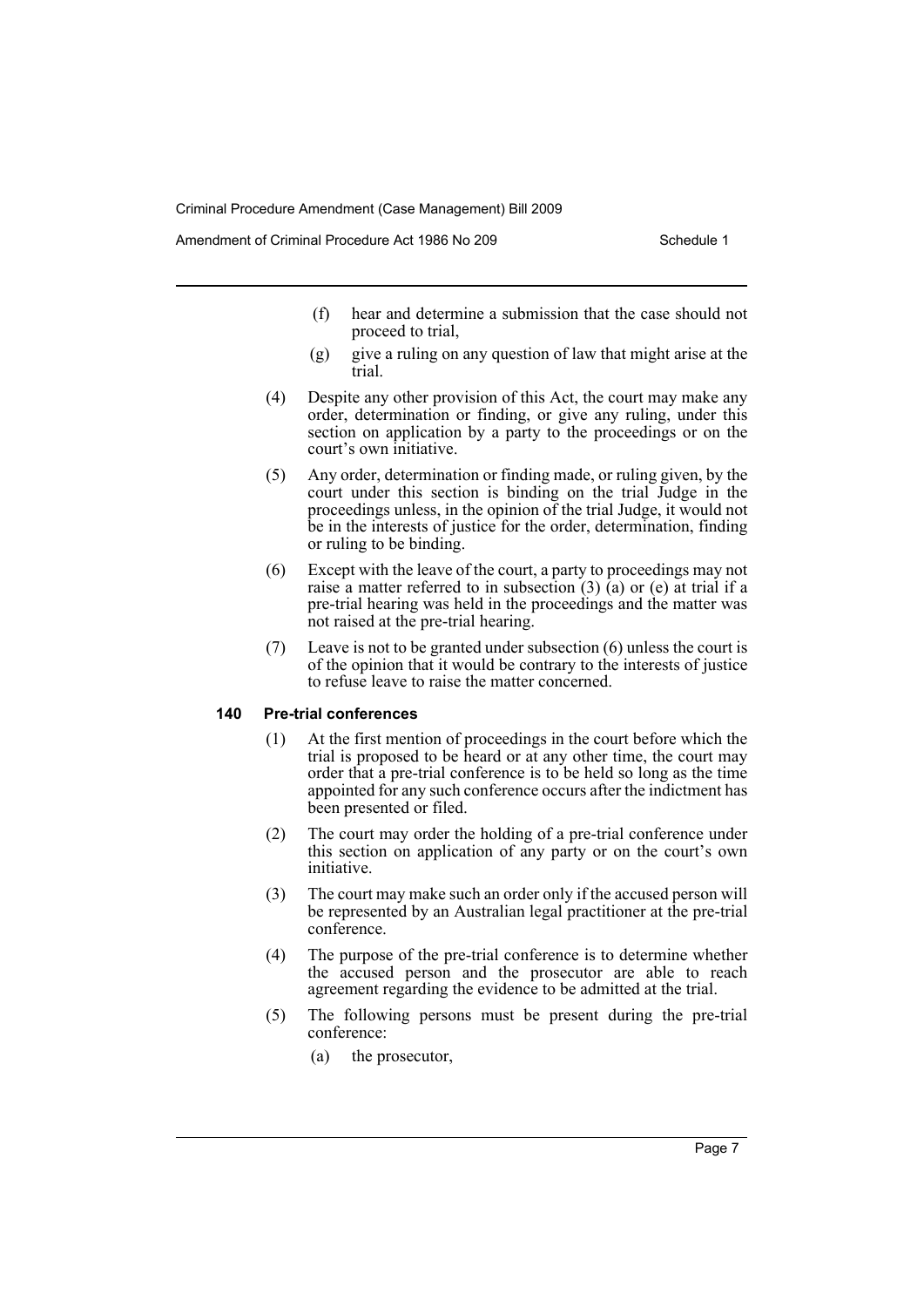- (b) the Australian legal practitioner representing the accused person.
- (6) If the accused person has been charged jointly with any other person with the offence concerned, a joint pre-trial conference may be held in respect of two or more co-accused, but only with the consent of the prosecution and each of the co-accused concerned.
- (7) A requirement under this section that a person be present for the purposes of a pre-trial conference is taken to be satisfied if the person is present or available by way of an audio visual link or telephone.
- (8) Within 7 days after the holding of a pre-trial conference:
	- (a) the prosecutor and the Australian legal practitioner who represented the accused person at the pre-trial conference must complete a pre-trial conference form, and
	- (b) the prosecutor must file the pre-trial conference form with the court.
- (9) The pre-trial conference form:
	- (a) is to indicate the areas of agreement and disagreement between the accused person and the prosecutor regarding the evidence to be admitted at the trial, and
	- (b) is to be signed by the prosecutor and the Australian legal practitioner representing the accused person.
- (10) Except with the leave of the court, a party to proceedings may not object to the admission of any evidence at trial if the pre-trial conference form indicates that the parties have agreed that the evidence is not in dispute.
- (11) Leave is not to be granted under subsection (10) unless the court is of the opinion that it would be contrary to the interests of justice to refuse leave.

#### **141 Court may order pre-trial disclosure in particular case**

- (1) After the indictment is presented or filed in proceedings, the court may make any or all of the following orders, but only if the court is of the opinion that it would be in the interests of the administration of justice to do so:
	- (a) order that the prosecutor is to give notice in accordance with section  $142$ ,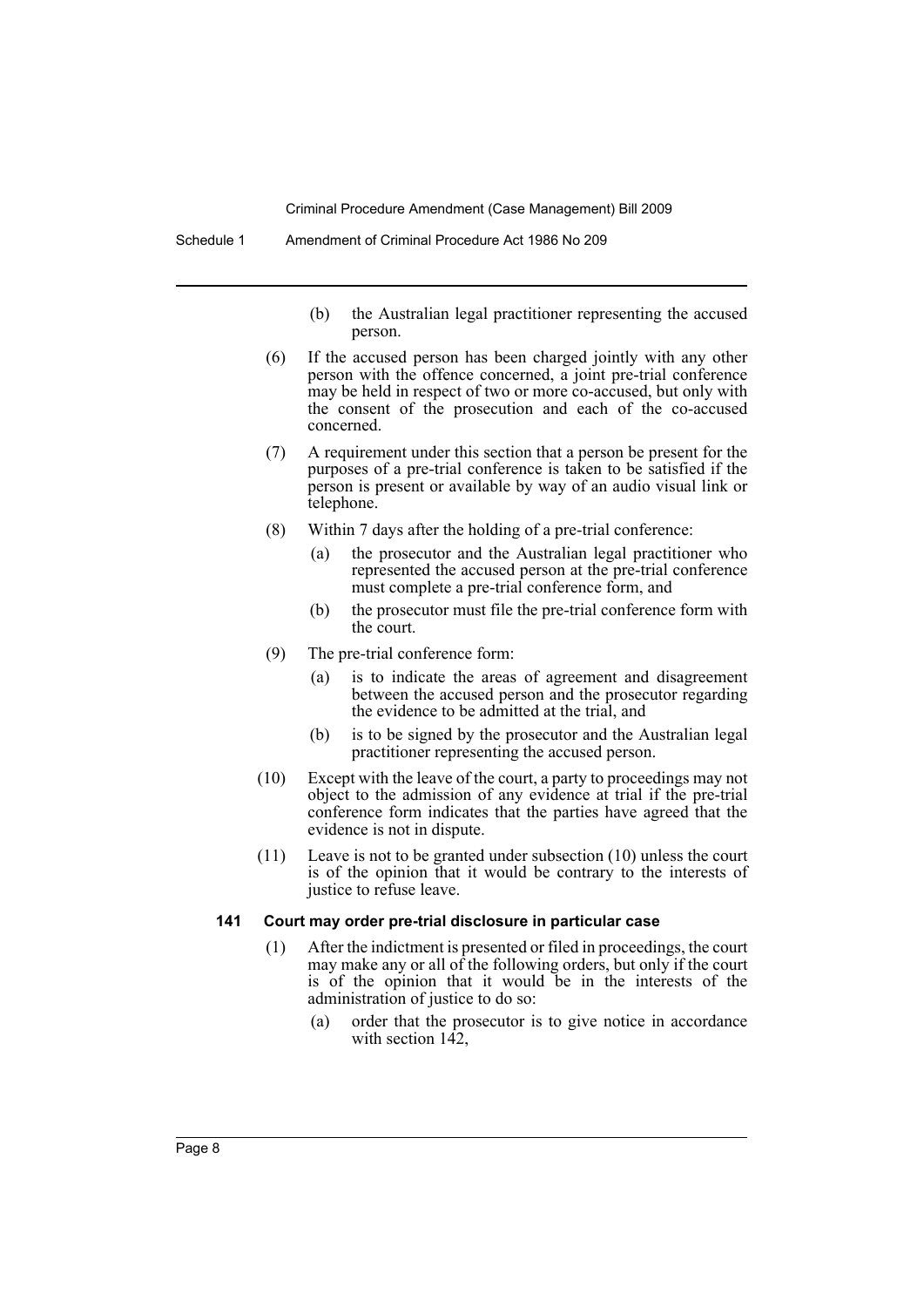Amendment of Criminal Procedure Act 1986 No 209

- (b) order that the accused person is to give notice of the defence response to the prosecution's notice in accordance with section 143.
- (c) order that the prosecution is to give notice of the prosecution response to the defence response in accordance with section 144.
- (2) The court may order pre-trial disclosure under this section on application of any party or on the court's own initiative.
- (3) The court may order pre-trial disclosure only if the court is satisfied that the accused person will be represented by an Australian legal practitioner.
- (4) The court may limit pre-trial disclosure to any specified aspect of the proceedings.
- (5) Pre-trial disclosure required by an order under this section is to be made in accordance with a timetable determined by the court.

## **142 Prosecution notice—court-ordered pre-trial disclosure**

For the purposes of section 141 (1) (a), the prosecution's notice is to contain the following:

- (a) the matters required to be included in the notice of the prosecution case under section 137,
- (b) a copy of any information, document or other thing in the possession of the prosecutor that would reasonably be regarded as adverse to the credit or credibility of the accused person,
- (c) a list identifying the statements of those witnesses who are proposed to be called at the trial by the prosecutor.

## **143 Defence response—court-ordered pre-trial disclosure**

For the purposes of section 141 (1) (b), the notice of the defence response is to contain the following:

- (a) the matters required to be included in a notice under section 138,
- (b) a statement, in relation to each fact set out in the statement of facts provided by the prosecutor, as to whether the accused person considers the fact is an agreed fact (within the meaning of section 191 of the *Evidence Act 1995*) or the accused person disputes the fact,
- (c) a statement, in relation to each matter and circumstance set out in the statement of facts provided by the prosecutor, as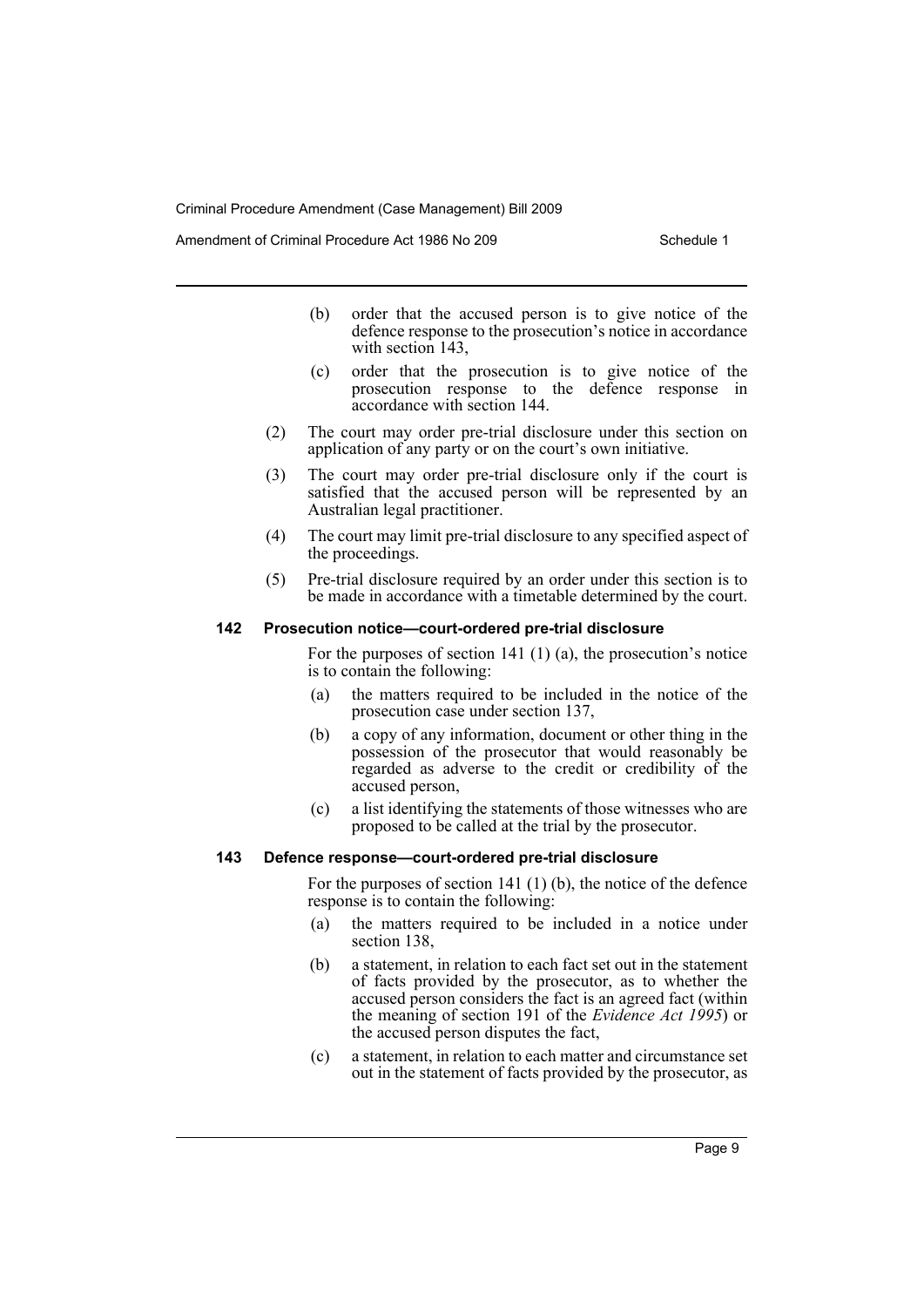to whether the accused person takes issue with the matter or circumstance as set out,

- (d) notice as to whether the accused person proposes to dispute the admissibility of any proposed evidence disclosed by the prosecutor and the basis for the objection,
- (e) if the prosecutor disclosed an intention to adduce expert evidence at the trial, notice as to whether the accused person disputes any of the expert evidence and which evidence is disputed,
- (f) a copy of any report, relevant to the trial, that has been prepared by a person whom the accused person intends to call as an expert witness at the trial,
- (g) if the prosecutor disclosed an intention to adduce evidence at the trial that has been obtained by means of surveillance, notice as to whether the accused person proposes to require the prosecutor to call any witnesses to corroborate that evidence and, if so, which witnesses will be required,
- (h) notice as to whether the accused person proposes to raise any issue with respect to the continuity of custody of any proposed exhibit disclosed by the prosecutor,
- (i) if the prosecutor disclosed an intention to tender at the trial any transcript, notice as to whether the accused person accepts the transcript as accurate and, if not, in what respect the transcript is disputed,
- (j) notice as to whether the accused person proposes to dispute the authenticity or accuracy of any proposed documentary evidence or other exhibit disclosed by the prosecutor,
- (k) notice of any significant issue the accused person proposes to raise regarding the form of the indictment, severability of the charges or separate trials for the charges,
- (l) notice of any consent the accused person proposes to give under section 184 of the *Evidence Act 1995*.

#### **144 Prosecution response to defence response—court-ordered pre-trial disclosure**

For the purposes of section 141 (1) (c), the notice of the prosecution response to the defence response is to contain the following:

(a) if the accused person has disclosed an intention to adduce expert evidence at the trial, notice as to whether the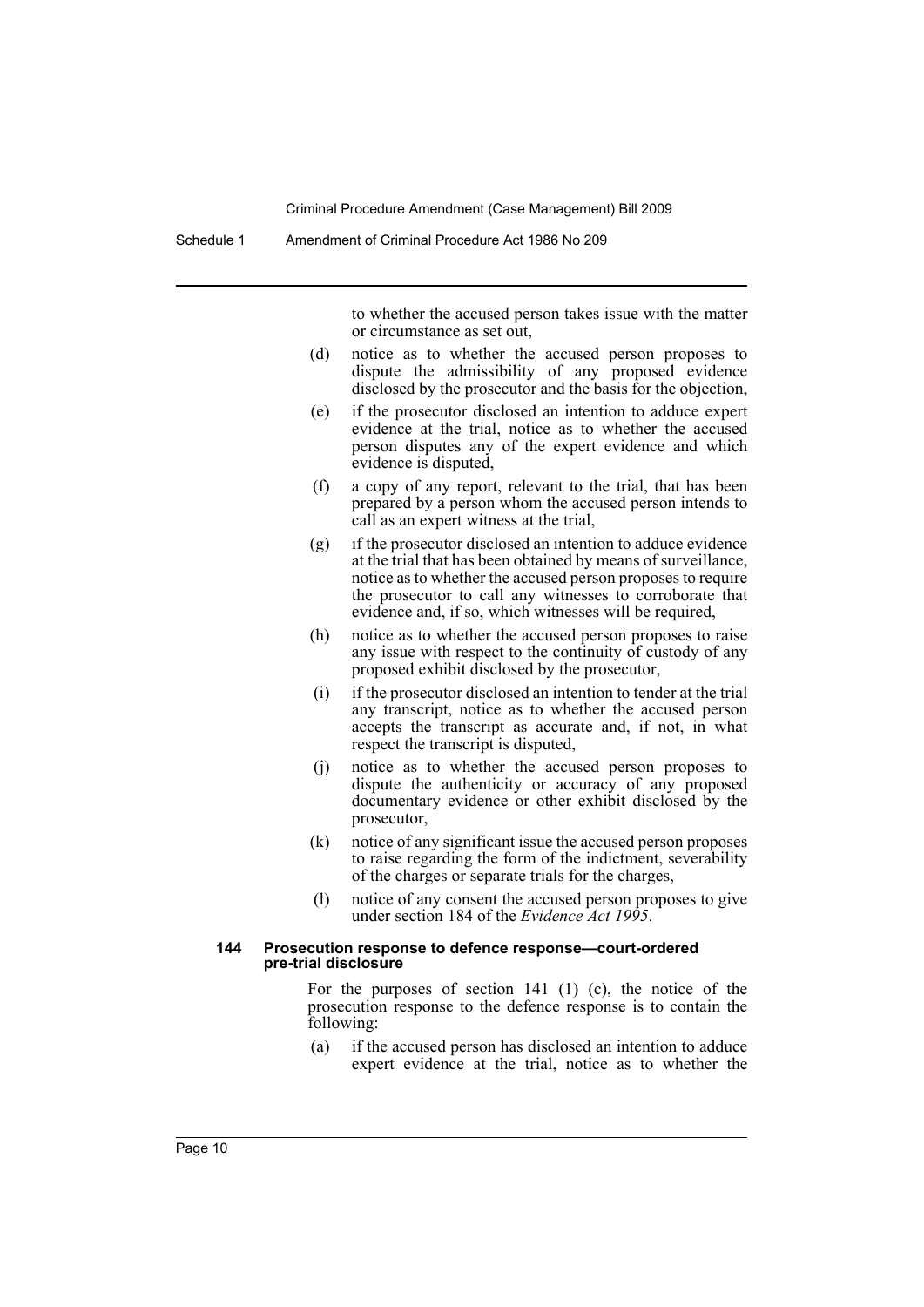Amendment of Criminal Procedure Act 1986 No 209

prosecutor disputes any of the expert evidence and, if so, in what respect,

- (b) if the accused person has disclosed an intention to tender any exhibit at the trial, notice as to whether the prosecutor proposes to raise any issue with respect to the continuity of custody of the exhibit,
- (c) if the accused person has disclosed an intention to tender any documentary evidence or other exhibit at the trial, notice as to whether the prosecutor proposes to dispute the accuracy or admissibility of the documentary evidence or other exhibit,
- (d) notice as to whether the prosecutor proposes to dispute the admissibility of any other proposed evidence disclosed by the accused person, and the basis for the objection,
- (e) a copy of any information, document or other thing in the possession of the prosecutor, not already disclosed to the accused person, that might reasonably be expected to assist the case for the defence,
- (f) a copy of any information, document or other thing that has not already been disclosed to the accused person and that is required to be contained in the notice of the case for the prosecution.

#### **145 Dispensing with formal proof**

- (1) If a fact, matter or circumstance was alleged in a notice required to be given to the accused person by the prosecutor in accordance with this Division and the accused person was required to give a defence response under section 143 but did not disclose in the response an intention to dispute or require proof of the fact, matter or circumstance, the court may order that:
	- (a) a document asserting the alleged fact, matter or circumstance may be admitted at the trial as evidence of the fact, matter or circumstance, and
	- (b) evidence may not, without the leave of the court, be adduced to contradict or qualify the alleged fact, matter or circumstance.
- (2) If evidence was disclosed by the prosecution to the accused person in accordance with this Division and the accused person was required to give a defence response under section 143 but did not include notice in that response under section 143 (d) in relation to that evidence, the court may, by order, dispense with the application of any one or more of the following provisions of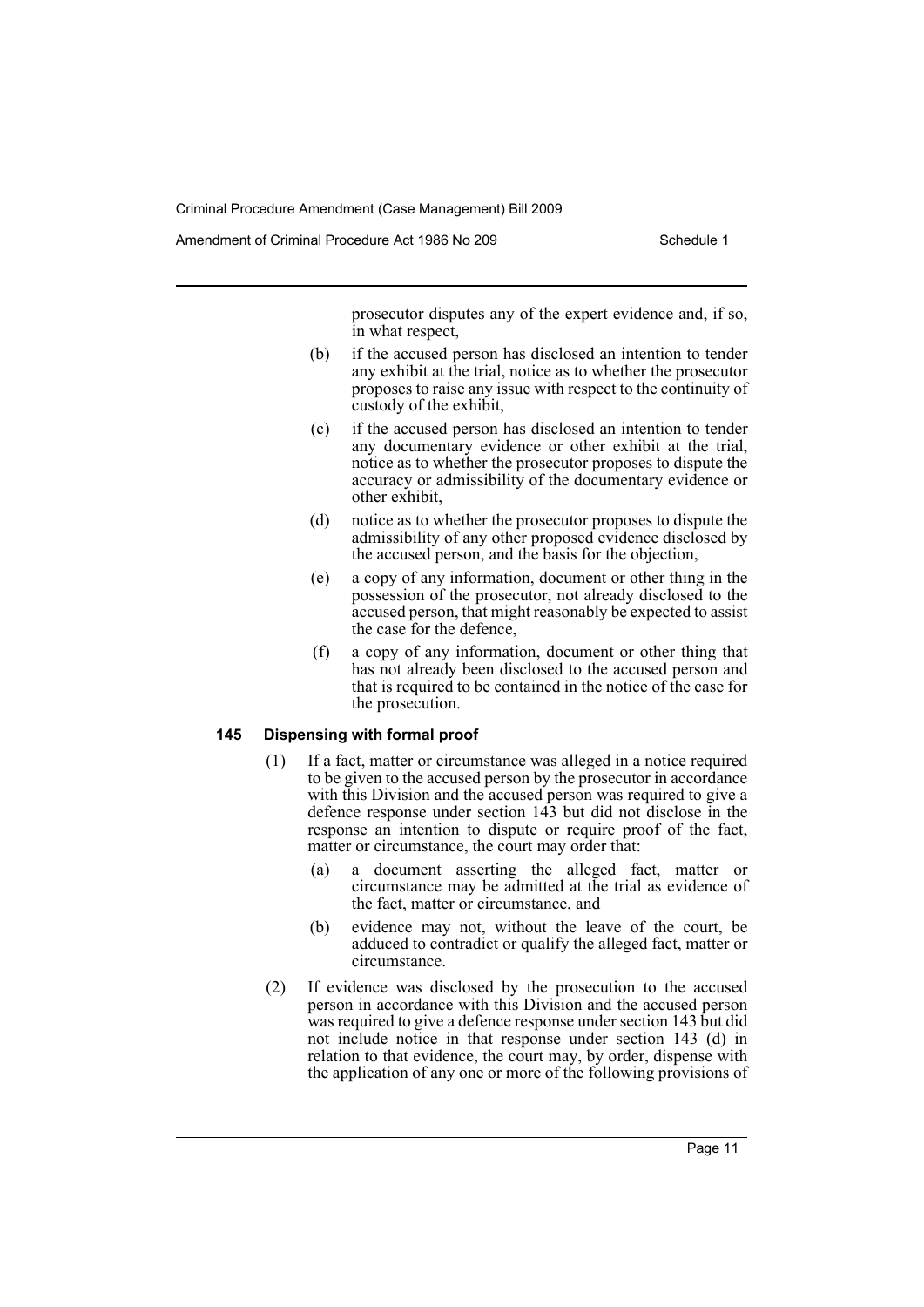the *Evidence Act 1995* in relation to the adducing of the evidence at trial:

- (a) Division 3, 4 or 5 of Part 2.1,
- (b) Part 2.2 or 2.3,
- (c) Parts 3.2–3.8.
- (3) The court may, on the application of a party, direct that the party may adduce evidence of 2 or more witnesses in the form of a summary if the court is satisfied that:
	- (a) the summary is not misleading or confusing, and
	- (b) admission of the summary instead of evidence from the witnesses will not result in unfair prejudice to any party to the proceedings.
- (4) The court may, in a direction under subsection (3), require that one or more of the witnesses whose evidence is to be adduced in the form of a summary are to be available for cross-examination.
- (5) The opinion rule (within the meaning of the *Evidence Act 1995*) does not apply to evidence adduced in accordance with a direction under subsection (3).
- (6) The provisions of this section are in addition to the provisions of the *Evidence Act 1995*, in particular, section 190.

#### **146 Sanctions for non-compliance with pre-trial disclosure requirements**

#### (1) **Exclusion of evidence not disclosed**

The court may refuse to admit evidence in proceedings that is sought to be adduced by a party who failed to disclose the evidence to the other party in accordance with requirements for pre-trial disclosure imposed by or under this Division.

### (2) **Exclusion of expert evidence where report not provided**

The court may refuse to admit evidence from an expert witness in proceedings that is sought to be adduced by a party if the party failed to give the other party a copy of a report by the expert witness in accordance with requirements for pre-trial disclosure imposed by or under this Division.

## (3) **Adjournment**

The court may grant an adjournment to a party if the other party seeks to adduce evidence in the proceedings that the other party failed to disclose in accordance with requirements for pre-trial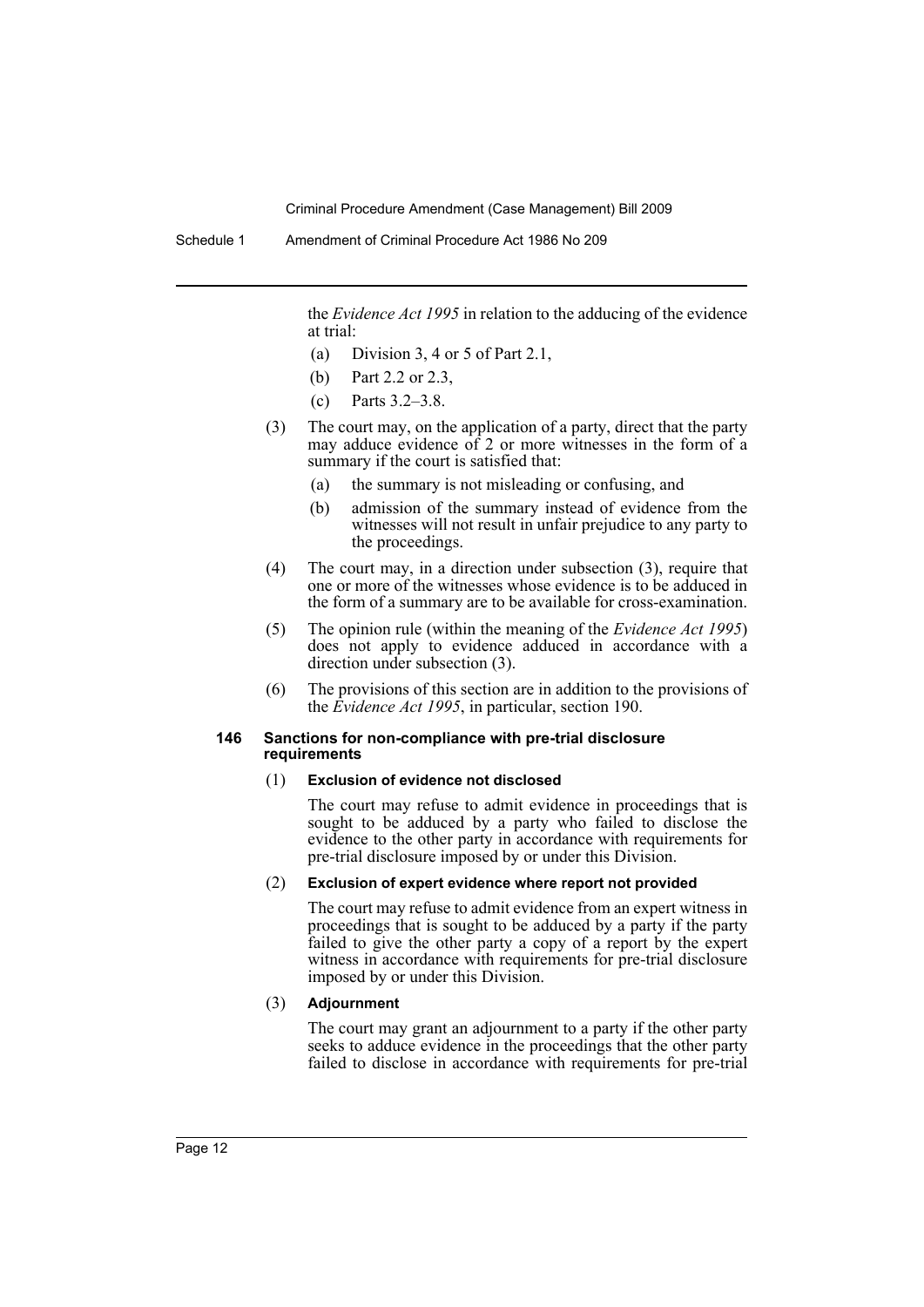Amendment of Criminal Procedure Act 1986 No 209

disclosure imposed by or under this Division and that would prejudice the case of the party seeking the adjournment.

#### (4) **Application of sanctions**

Without limiting the regulations that may be made under subsection (5), the powers of the court may not be exercised under this section to prevent an accused person adducing evidence unless the prosecutor has complied with the requirements for pre-trial disclosure imposed on the prosecution by or under this Division.

#### (5) **Regulations**

The regulations may make provision for or with respect to the exercise of the powers of a court under this section (including the circumstances in which the powers may not be exercised).

## **147 Disclosure requirements are ongoing**

- (1) The obligation to comply with the requirements for pre-trial disclosure imposed by or under this Division continues until any of the following happens:
	- (a) the accused person is convicted or acquitted of the charges in the indictment,
	- (b) the prosecution is terminated.
- (2) Accordingly, if any information, document or other thing is obtained or anything else occurs after pre-trial disclosure is made by a party to the proceedings, that would have affected that pre-trial disclosure had the information, document or thing been obtained or the thing occurred before pre-trial disclosure was made, the information, document, thing or occurrence is to be disclosed to the other party to the proceedings as soon as practicable.

#### **148 Court may waive requirements**

- (1) A court may, by order, waive any of the pre-trial disclosure requirements that apply under this Division.
- (2) The court may make such an order on its own initiative or on the application of the prosecutor or the accused person.
- (3) An order may be made subject to such conditions (if any) as the court thinks fit.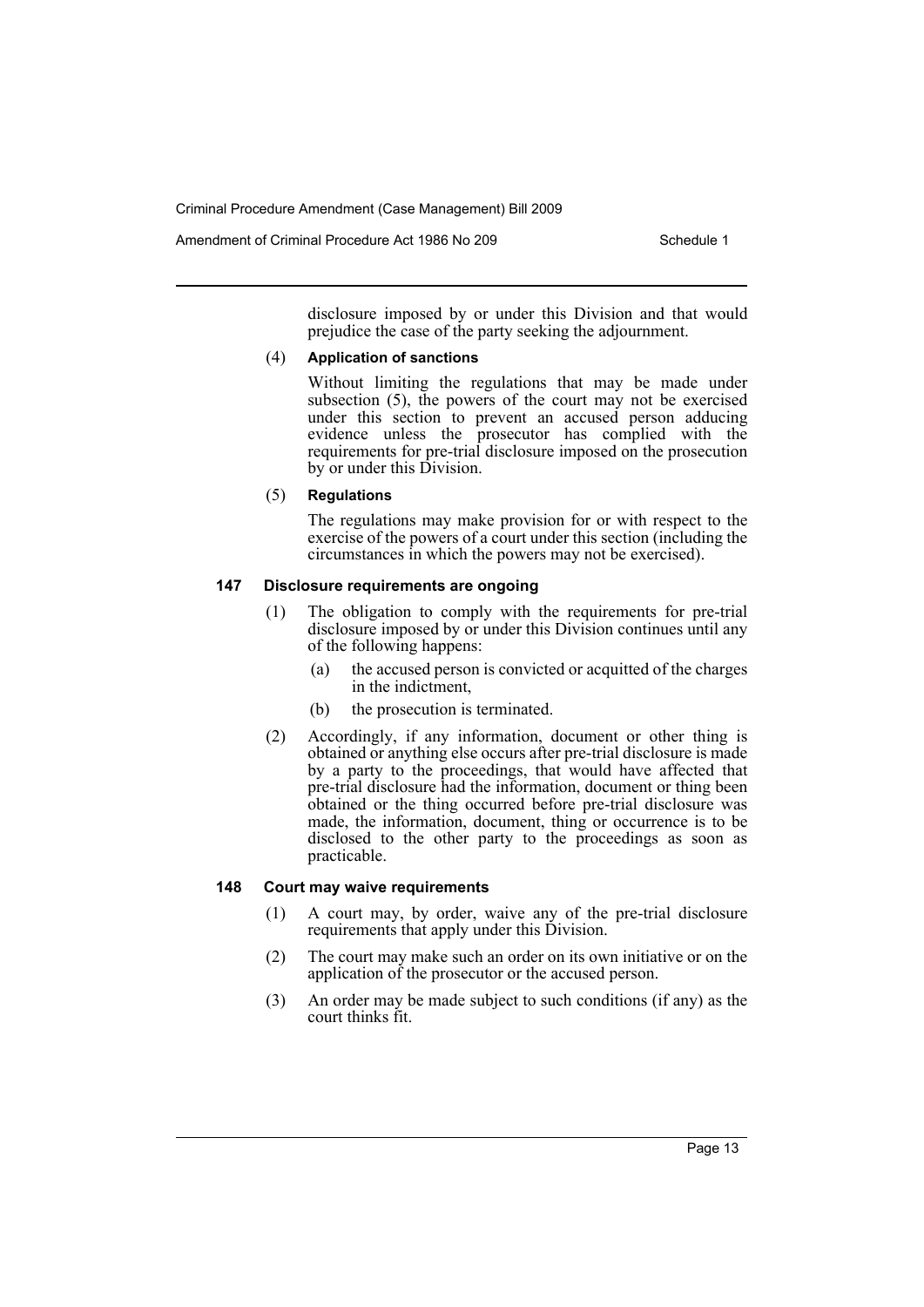#### **149 Requirements as to notices**

- (1) A notice under this Division is to be in writing.
- (2) Any notice purporting to be given under this Division on behalf of the accused person by his or her Australian legal practitioner is, unless the contrary is proved, taken to have been given with the authority of the accused person.
- (3) A notice under this Division that is required to be given to a prosecutor may be given to the prosecutor in the following manner, or as otherwise directed by the court:
	- (a) by delivering it to the prosecutor,
	- (b) by leaving it at the office of the prosecutor,
	- (c) by sending it by post or facsimile to the prosecutor at the office of the prosecutor,
	- (d) by sending it by electronic mail to the prosecutor, but only if the prosecutor has agreed to notice being given in that manner.
- (4) A notice under this Division that is required to be given to an accused person may be given to the accused person in the following manner, or as otherwise directed by the court:
	- (a) by delivering it to the accused person,
	- (b) by leaving it at the office of the Australian legal practitioner representing the accused person,
	- (c) by sending it by post or facsimile to the Australian legal practitioner representing the accused person at the office of the Australian legal practitioner,
	- (d) by sending it by electronic mail to the Australian legal practitioner, but only if the Australian legal practitioner has agreed to notice being given in that manner.
- (5) A party required to give a notice under this Division must file a copy of the notice with the court as soon as practicable after giving it, or as otherwise required by the court.

#### **149A Copies of exhibits and other things not to be provided if impracticable**

(1) A copy of a proposed exhibit, document or thing is not required to be included in a notice under this Division if it is impossible or impractical to provide a copy.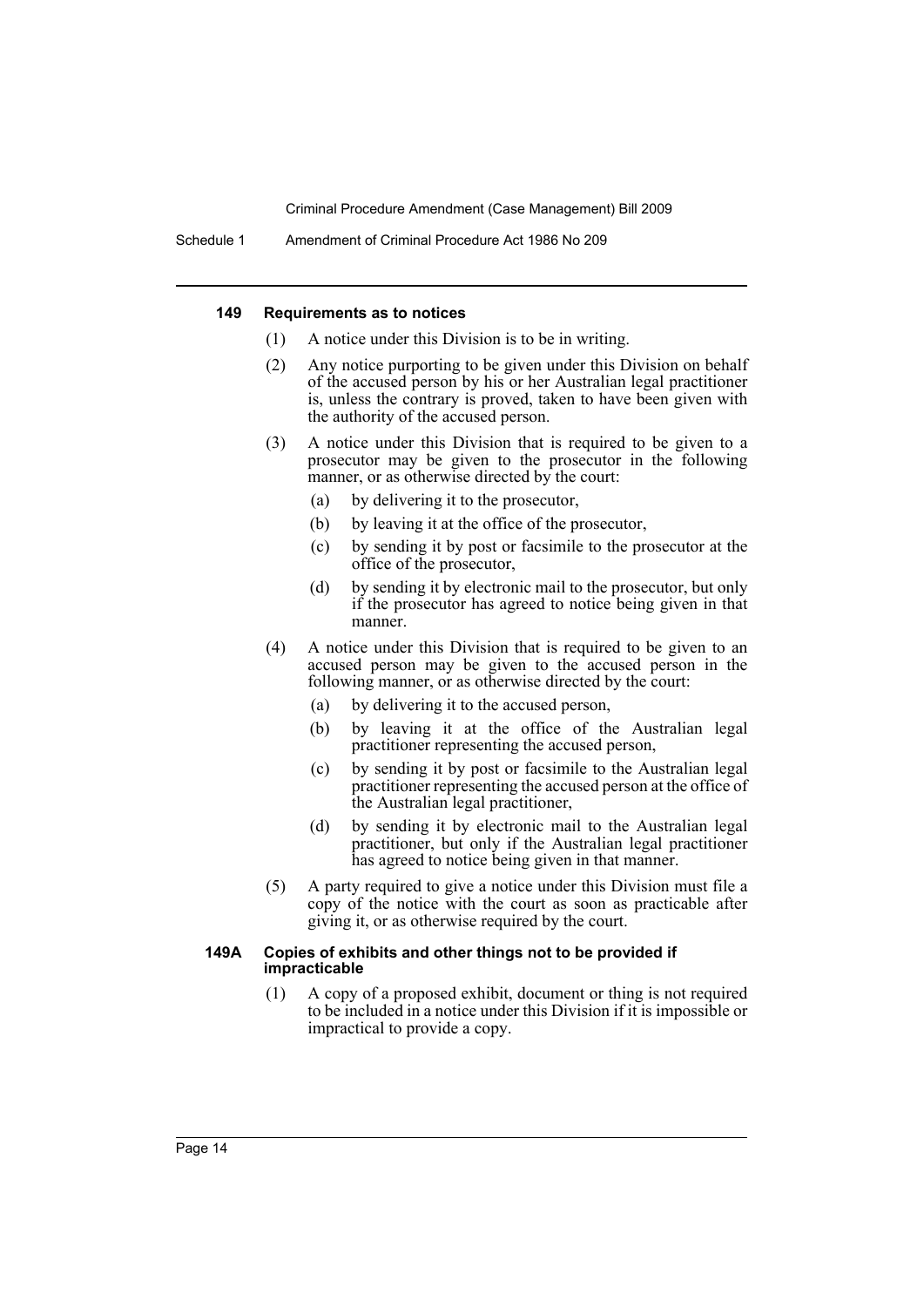Amendment of Criminal Procedure Act 1986 No 209

- (2) However, the party required to give the notice:
	- (a) is to specify in the notice a reasonable time and place at which the proposed exhibit, document or thing may be inspected, and
	- (b) is to allow the other party to the proceedings a reasonable opportunity to inspect the proposed exhibit, document or thing referred to in the notice.

#### **149B Personal details not to be provided**

- (1) The prosecutor is not to disclose in any notice under this Division the address or telephone number of any witness proposed to be called by the prosecutor, or of any other living person, unless:
	- (a) the address or telephone number is a materially relevant part of the evidence, or
	- (b) the court makes an order permitting the disclosure.
- (2) An application for such an order may be made by the accused person or the prosecutor.
- (3) The court must not make such an order unless satisfied that the disclosure is not likely to present a reasonably ascertainable risk to the welfare or protection of any person or that the interests of justice (including the accused person's right to prepare properly for the hearing of the evidence for the prosecution) outweigh any such risk.
- (4) This section does not prevent the disclosure of an address if the disclosure does not identify it as a particular person's address, or it could not reasonably be inferred from the matters disclosed that it is a particular person's address.
- (5) An address or telephone number that must not be disclosed may, without reference to the person who made the statement being disclosed, be deleted from that statement, or rendered illegible, before the statement is given to the accused person.

#### **149C Requirements as to statements of witnesses**

- (1) A statement of a witness that is included in a notice under this Division may be in the form of questions and answers.
- (2) If a notice includes a statement that is, wholly or in part, in a language other than English, there must be annexed to it a document purporting to contain a translation of the statement, or so much of it as is not in the English language, into the English language.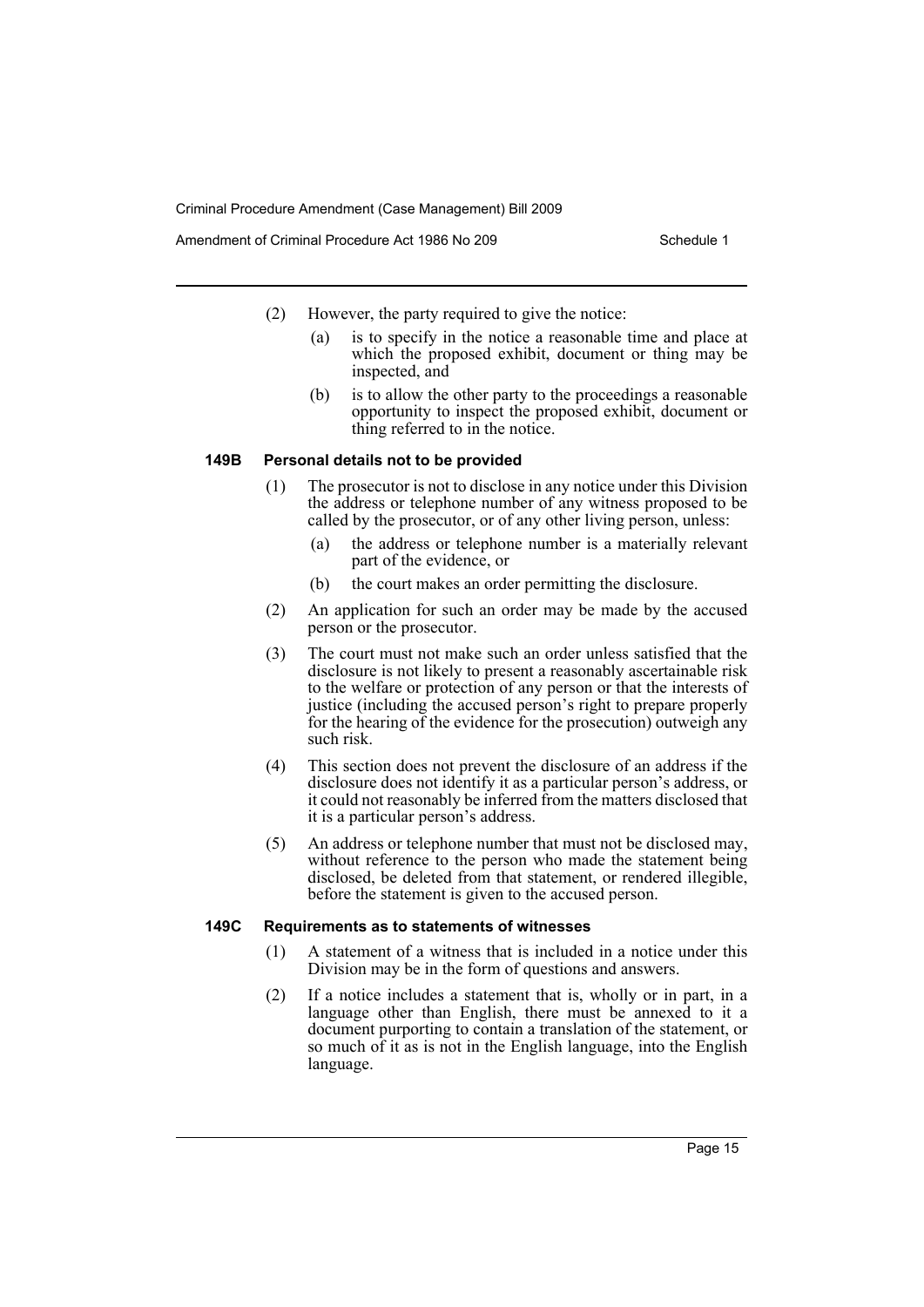Schedule 1 Amendment of Criminal Procedure Act 1986 No 209

#### **149D Exemption for matters previously disclosed**

- (1) The prosecutor is not required to include in a notice under this Division anything that has already been included in a brief of evidence in relation to the matter served on the accused person in accordance with this or any other Act or that has otherwise been provided or disclosed to the accused person.
- (2) The accused person is not required to include in a notice under this Division anything that has already been provided or disclosed to the prosecutor.

## **149E Court powers to ensure efficient management and conduct of trial**

- (1) On or after the commencement of the trial in proceedings, the court may make such orders, determinations or findings, or give such directions or rulings, as it thinks appropriate for the efficient management and conduct of the trial.
- (2) Without limiting subsection (1), the court may order that any of the parties to the proceedings disclose any matter that was, or could have been, required to be disclosed under this Division before the commencement of the trial.

## **149F Miscellaneous provisions**

- (1) A statement about any matter that is made by or on behalf of the accused person for the purposes of complying with requirements for pre-trial disclosure imposed by or under this Division does not constitute an admission of that matter by the accused person.
- (2) The court may make orders to resolve any dispute between the parties to criminal proceedings about:
	- (a) the requirements for pre-trial disclosure imposed by or under this Division, or
	- (b) the use of anything disclosed under this Division (including restrictions on publication or further disclosure).
- (3) This Division does not affect the obligations or powers under Division 4 (Pre-trial disclosure—general).
- (4) Nothing in this Division prevents any voluntary pre-trial disclosure by the accused person to the prosecutor of any information, document or other thing that the accused person proposes to adduce in evidence in the proceedings.
- (5) This Division does not limit any obligation (arising otherwise than under this Division) for pre-trial disclosure that is capable of being complied with concurrently with requirements imposed by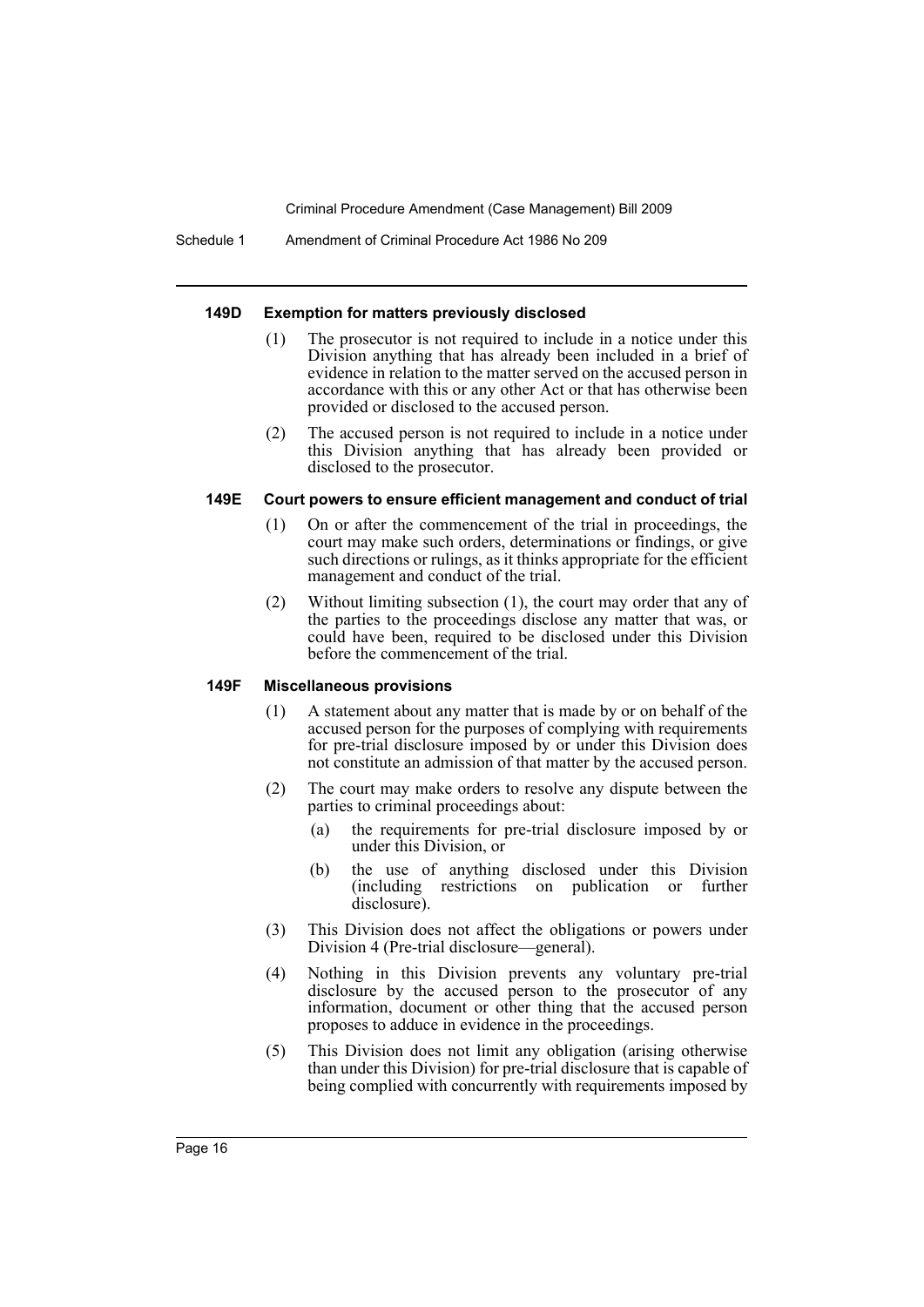Amendment of Criminal Procedure Act 1986 No 209

or under this Division, but this Division prevails to the extent of any inconsistency with any such obligation. Any such obligation extends to obligations imposed by the common law, the rules of court, the legal profession rules made under Part 7.5 of the *Legal Profession Act 2004* and prosecution guidelines issued by the Director of Public Prosecutions.

- (6) However, this Division does not affect any immunity that applies by law to the disclosure of any information, document or other thing, including, for example, legal professional or client legal privilege, public interest immunity and sexual assault communications privilege under Division 2 of Part 5 of Chapter 6.
- (7) Nothing in this Division limits any powers that a court has apart from this Division in relation to proceedings.
- (8) The provisions of this Division prevail over the provisions of the *Evidence Act 1995* to the extent of any inconsistency with those provisions.

## **[5] Section 314A**

Insert after section 314:

#### **314A Review of pre-trial disclosure provisions enacted by Criminal Procedure Amendment (Case Management) Act 2009**

- (1) The Attorney General is to review the provisions of Division 3 of Part 3 of Chapter 3 as enacted by the *Criminal Procedure Amendment (Case Management) Act 2009* to determine:
	- (a) whether they have been effective in reducing delays in proceedings on indictment, and
	- (b) the cost impacts of the procedures.
- (2) The review is to be undertaken as soon as possible after the period of 24 months after the commencement of this section.
- (3) A report on the outcome of the review is to be tabled in each House of Parliament within 12 months after the end of that 24-month period.

## **[6] Schedule 2 Savings, transitional and other provisions**

Insert at the end of clause 1 (1):

*Criminal Procedure Amendment (Case Management) Act 2009*